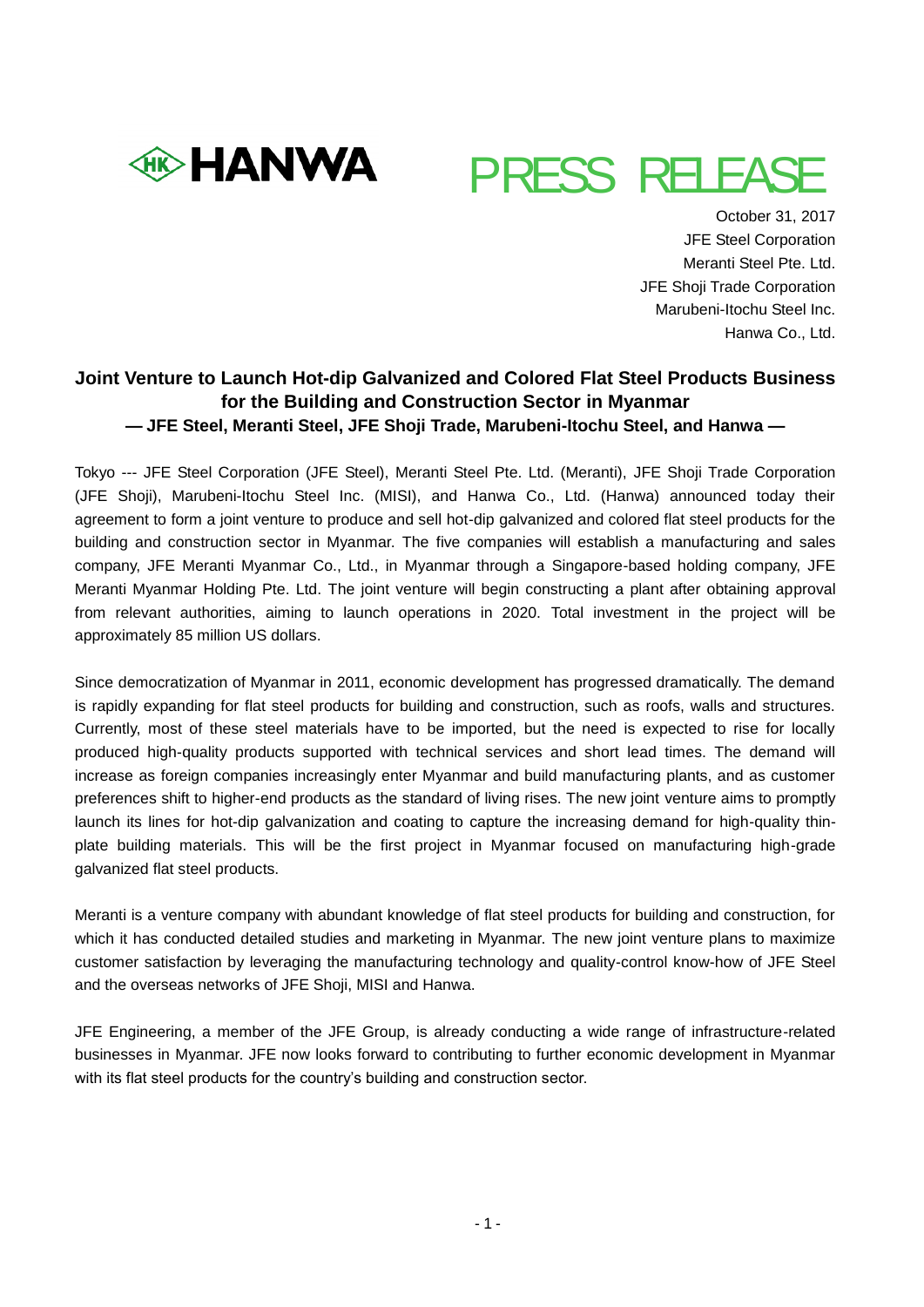## **JFE Meranti Myanmar Holding Pte. Ltd.**

| Headquarters: | Singapore                                                         |
|---------------|-------------------------------------------------------------------|
|               | Total investment: 85 million US dollars                           |
| Ownership:    | JFE Steel 35%, Meranti 20%, JFE Shoji 15%, MISI 15% and Hanwa 15% |
| Business:     | Holding company                                                   |

## **JFE Meranti Myanmar Co., Ltd.**

| Headquarters (planned): |                                                                                  | Thilawa Special Economic Zone in southern Yangon, Myanmar        |      |           |      |        |           |  |  |
|-------------------------|----------------------------------------------------------------------------------|------------------------------------------------------------------|------|-----------|------|--------|-----------|--|--|
| Ownership:              | Wholly owned subsidiary of JFE Meranti Myanmar Holding Pte. Ltd.                 |                                                                  |      |           |      |        |           |  |  |
| Business:               | Manufacture and sale of flat steel products for building and construction sector |                                                                  |      |           |      |        |           |  |  |
| Facilities:             | Hot-dip                                                                          | galvanizing<br>Color coating Line (100,000 tons annual capacity) | line | (180.000) | tons | annual | capacity) |  |  |
| Operation               | <b>From 2020</b>                                                                 |                                                                  |      |           |      |        |           |  |  |

## **Thilawa SEZ**



# **Planned factory construction site (Thilawa SEZ)**